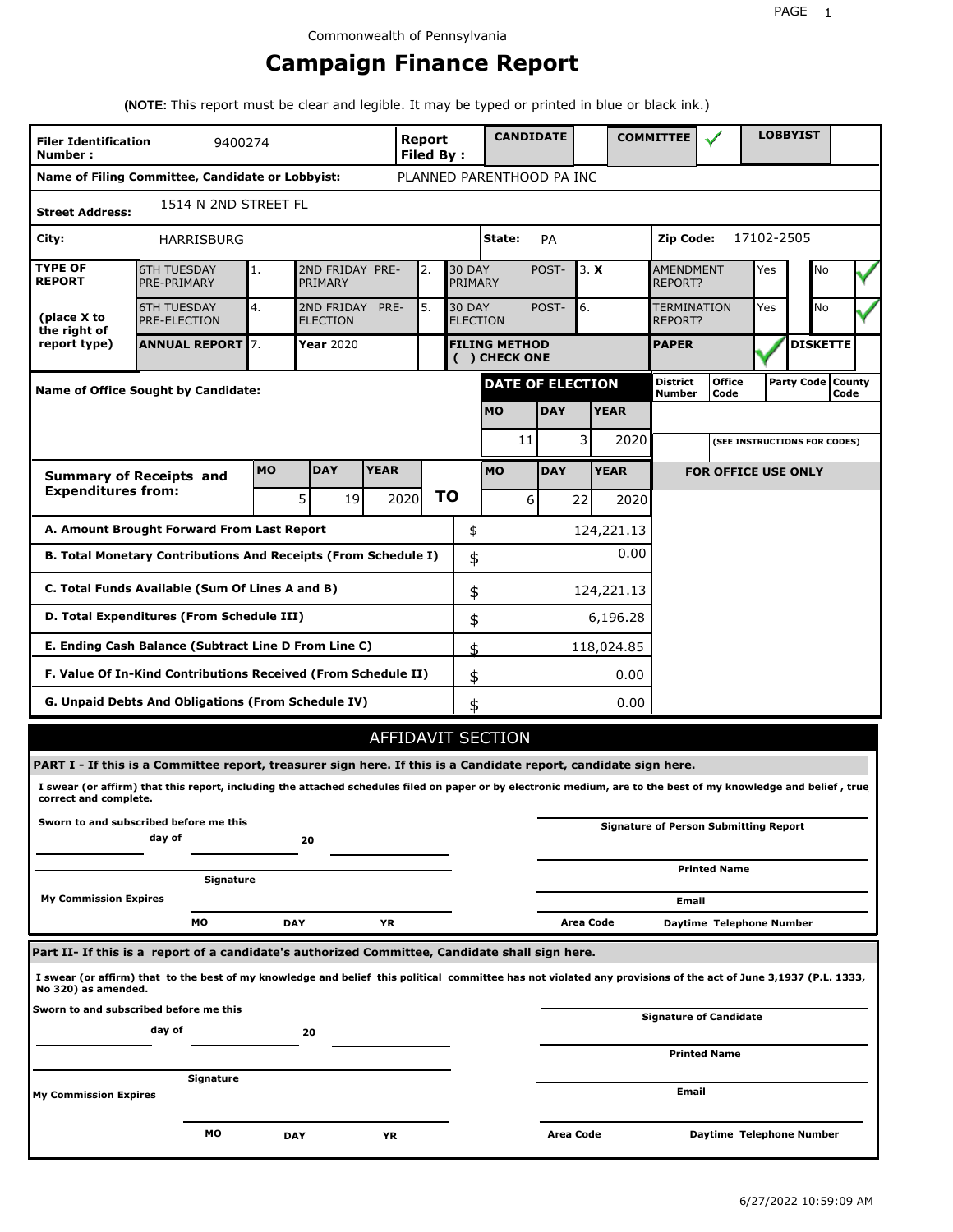# **SCHEDULE I CONTRIBUTIONS AND RECEIPTS**

**Detailed Summary Page**

| <b>Name of Filing Committee or Candidate</b>                                                                                                                                                | <b>Reporting Period</b> |                 |           |
|---------------------------------------------------------------------------------------------------------------------------------------------------------------------------------------------|-------------------------|-----------------|-----------|
| PLANNED PARENTHOOD PA INC                                                                                                                                                                   | From:                   | $5/19/2020$ To: | 6/22/2020 |
| 1. Unitemized Contributions Received - \$50.00 or Less Per Contributor                                                                                                                      |                         |                 |           |
| <b>TOTAL for the Reporting Period</b>                                                                                                                                                       | (1)                     | \$              | 0.00      |
| 2. Contributions Received - \$50.01 To \$250.00 (From Part A and Part B)                                                                                                                    |                         |                 |           |
| <b>Contributions Received From Political Committees (Part A)</b>                                                                                                                            |                         | \$              | 0.00      |
| All Other Contributions (Part B)                                                                                                                                                            | \$                      | 0.00            |           |
| <b>TOTAL for the Reporting Period</b>                                                                                                                                                       | \$                      | 0.00            |           |
| 3. Contributions Received Over \$250.00 (From Part C and Part D)                                                                                                                            |                         |                 |           |
| <b>Contributions Received From Political Committees (Part C)</b>                                                                                                                            |                         | \$              | 0.00      |
| All Other Contributions (Part D)                                                                                                                                                            |                         | \$              | 0.00      |
| <b>TOTAL for the Reporting Period</b>                                                                                                                                                       | (3)                     | \$              | 0.00      |
|                                                                                                                                                                                             |                         |                 |           |
| 4. Other Receipts, Refunds, Interest Earned, Returned Checks, Etc. (From Part E)                                                                                                            |                         |                 |           |
| <b>TOTAL for the Reporting Period</b>                                                                                                                                                       | (4)                     | \$              | 0.00      |
|                                                                                                                                                                                             |                         |                 |           |
| Total Monetary Contributions and Receipts During this Reporting Period (Add and enter amount<br>totals from Boxes 1,2,3 and 4; also enter this amount on Page1, Report Cover Page, Item B.) |                         | \$              | 0.00      |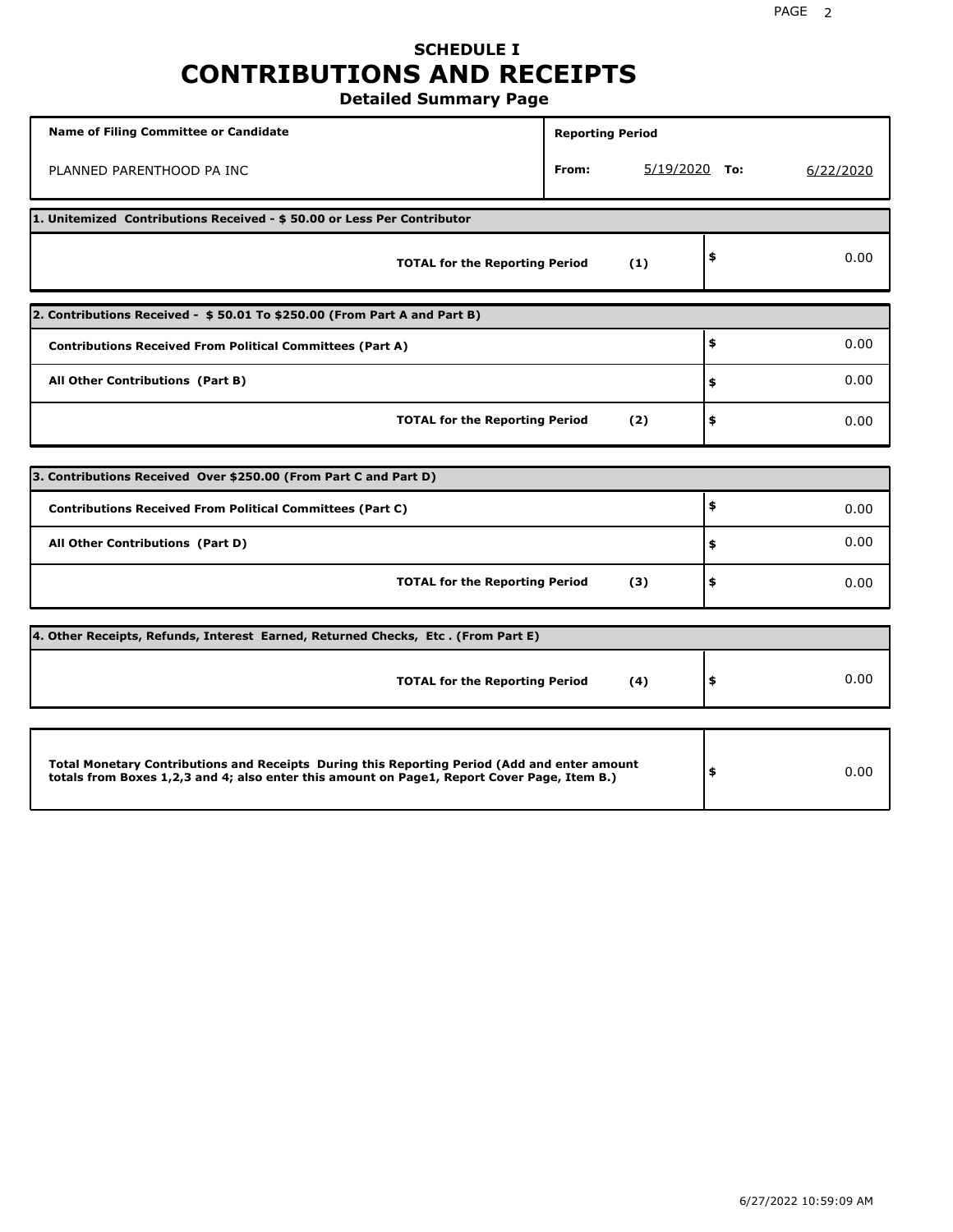PAGE 3

## **PART A CONTRIBUTIONS RECEIVED FROM POLITICAL COMMITTEES**

**\$50.01 TO \$250.00**

 **Use this Part to itemize only contributions received from political committees with an aggregate value from \$50.01 to \$250.00 in the reporting period.**

|                                            | <b>Name of Filing Committee or Candidate</b>                                 |                   |           |             | <b>Reporting Period</b> |    |                   |  |  |  |
|--------------------------------------------|------------------------------------------------------------------------------|-------------------|-----------|-------------|-------------------------|----|-------------------|--|--|--|
|                                            |                                                                              |                   | From:     |             | To:                     |    |                   |  |  |  |
|                                            |                                                                              |                   |           | <b>DATE</b> |                         |    | <b>AMOUNT</b>     |  |  |  |
| <b>Full Name of Contributing Committee</b> |                                                                              |                   | <b>MO</b> | <b>DAY</b>  | <b>YEAR</b>             |    |                   |  |  |  |
| <b>Mailing Address</b>                     |                                                                              |                   |           |             |                         | \$ | 0.00              |  |  |  |
| City                                       | <b>State</b>                                                                 | Zip Code (Plus 4) |           |             |                         |    |                   |  |  |  |
|                                            |                                                                              |                   |           |             |                         |    | <b>PAGE TOTAL</b> |  |  |  |
|                                            | Enter Grand Total of Part A on Schedule I, Detailed Summary Page, Section 2. |                   |           |             |                         | \$ | 0.00              |  |  |  |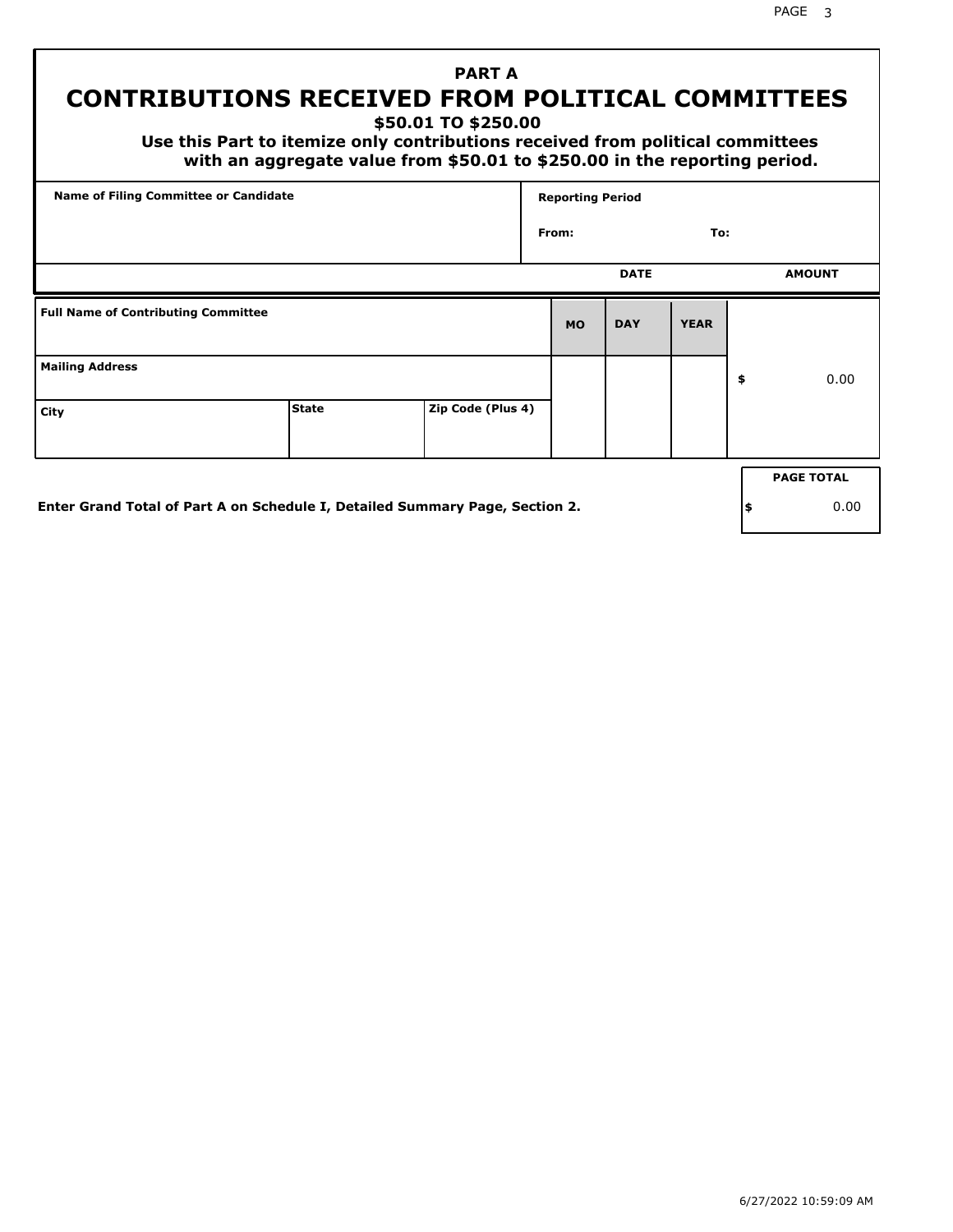| Use this Part to itemize all other contributions with an aggregate value from<br>(Exclude contributions from political committees reported in Part A) | <b>ALL OTHER CONTRIBUTIONS</b><br>\$50.01 to \$250.00 in the reporting period. | <b>PART B</b><br>\$50.01 TO \$250.00 |       |                         |             |             |                   |
|-------------------------------------------------------------------------------------------------------------------------------------------------------|--------------------------------------------------------------------------------|--------------------------------------|-------|-------------------------|-------------|-------------|-------------------|
| <b>Name of Filing Committee or Candidate</b>                                                                                                          |                                                                                |                                      | From: | <b>Reporting Period</b> |             | To:         |                   |
|                                                                                                                                                       |                                                                                |                                      |       |                         |             |             |                   |
|                                                                                                                                                       |                                                                                |                                      |       |                         | <b>DATE</b> |             | <b>AMOUNT</b>     |
| <b>Full Name of Contributor</b>                                                                                                                       |                                                                                |                                      |       | <b>MO</b>               | <b>DAY</b>  | <b>YEAR</b> |                   |
| <b>Mailing Address</b>                                                                                                                                |                                                                                |                                      |       |                         |             |             | \$<br>0.00        |
| City                                                                                                                                                  | <b>State</b>                                                                   | Zip Code (Plus 4)                    |       |                         |             |             |                   |
|                                                                                                                                                       |                                                                                |                                      |       |                         |             |             | <b>PAGE TOTAL</b> |
| Enter Grand Total of Part A on Schedule I, Detailed Summary Page, Section 2.                                                                          |                                                                                |                                      |       |                         |             |             | \$<br>0.00        |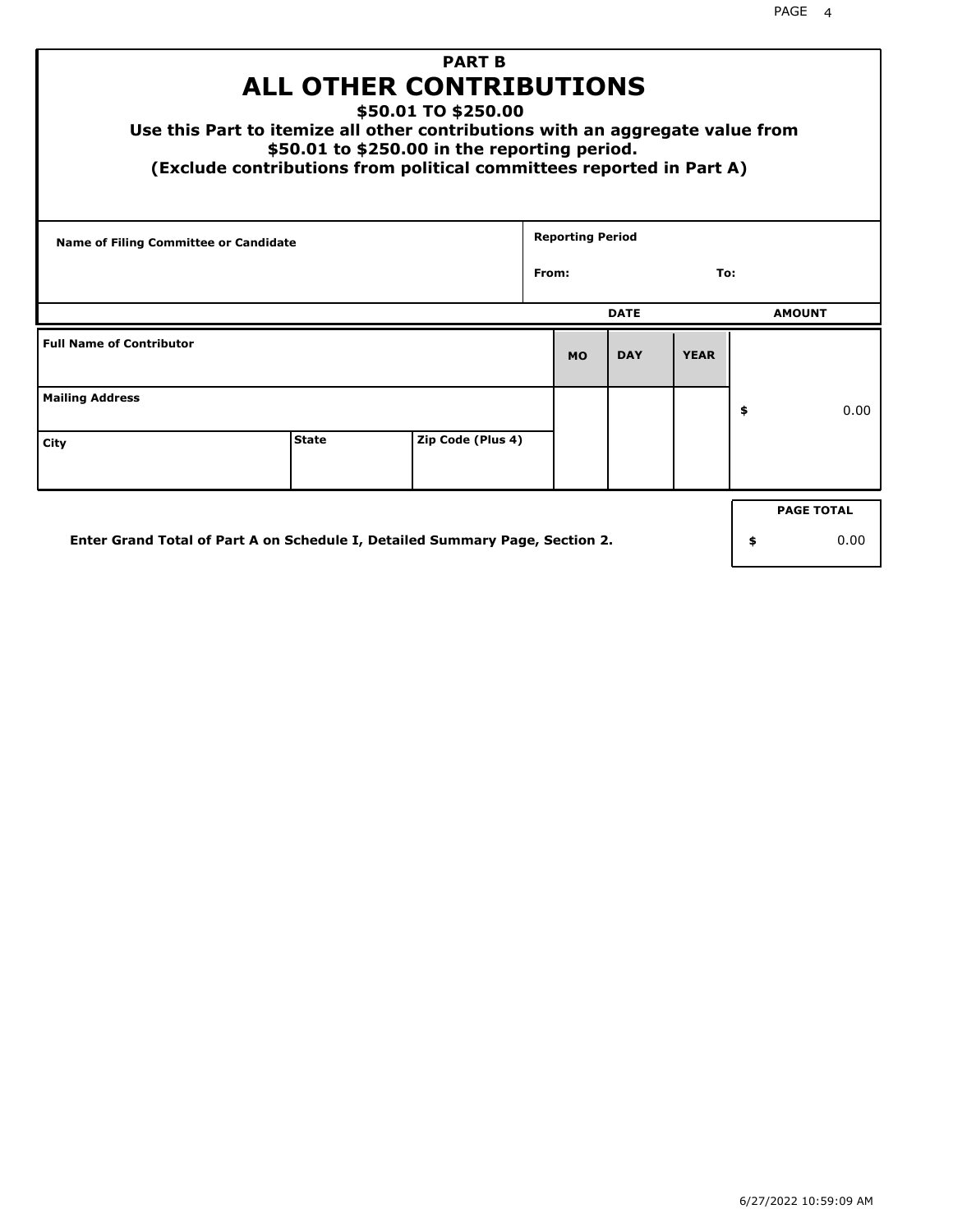## **PART C Contributions Received From Political Committees**

**OVER \$250.00**

 **Use this Part to itemize only contributions received from Political committees with an aggregate value from Over \$250.00 in the reporting period.**

| Name of Filing Committee or Candidate                                        |              |  | <b>Reporting Period</b> |           |             |             |    |                   |
|------------------------------------------------------------------------------|--------------|--|-------------------------|-----------|-------------|-------------|----|-------------------|
|                                                                              |              |  | From:                   |           |             | To:         |    |                   |
|                                                                              |              |  |                         |           | <b>DATE</b> |             |    | <b>AMOUNT</b>     |
| <b>Full Name of Contributing Committee</b>                                   |              |  |                         | <b>MO</b> | <b>DAY</b>  | <b>YEAR</b> |    |                   |
| <b>Mailing Address</b>                                                       |              |  |                         |           |             |             | \$ | 0.00              |
| City                                                                         | <b>State</b> |  | Zip Code (Plus 4)       |           |             |             |    |                   |
|                                                                              |              |  |                         |           |             |             |    | <b>PAGE TOTAL</b> |
| Enter Grand Total of Part C on Schedule I, Detailed Summary Page, Section 3. |              |  |                         |           |             |             | \$ | 0.00              |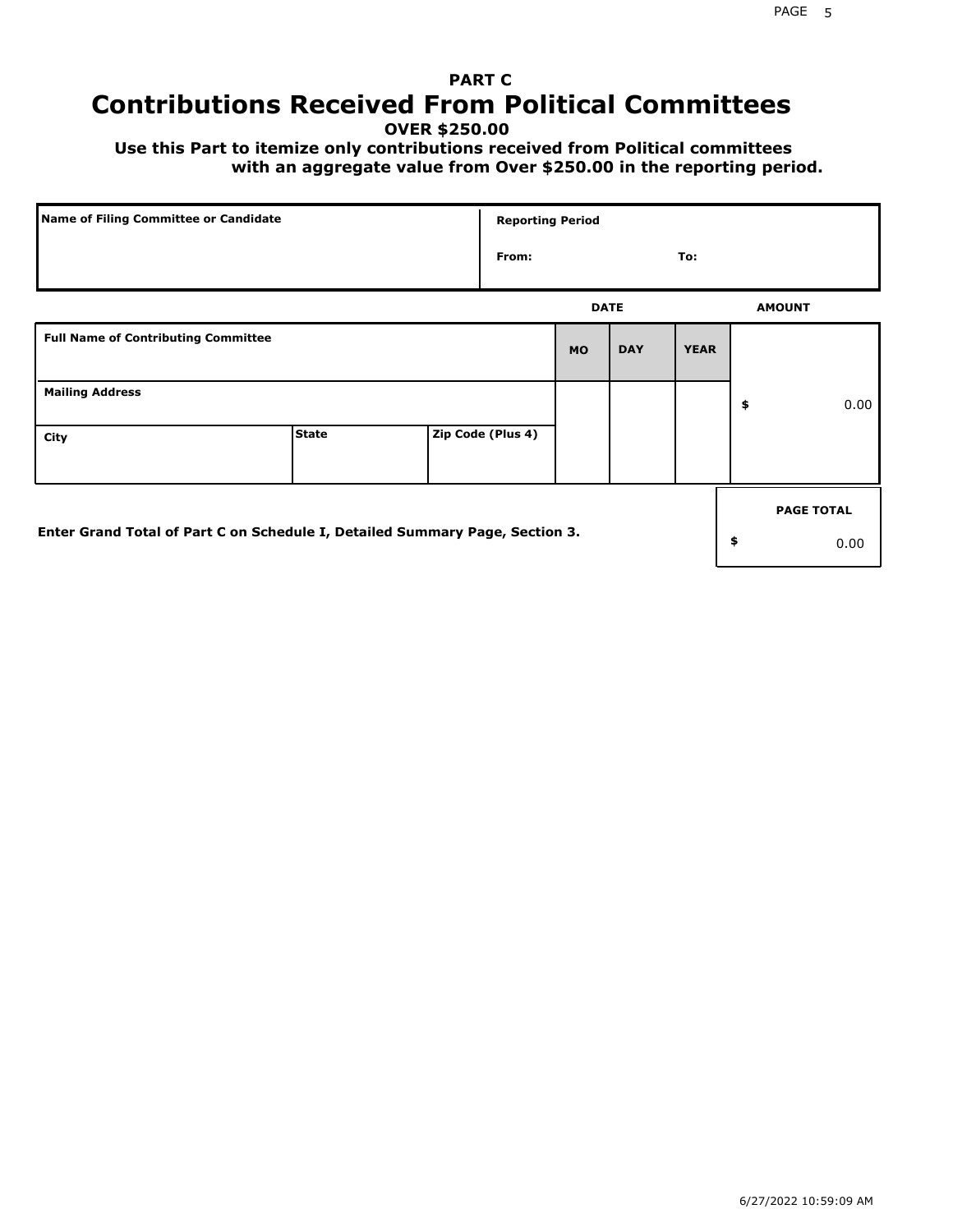## **PART D ALL OTHER CONTRIBUTIONS**

### **OVER \$250.00**

### **Use this Part to itemize all other contributions with an aggregate value of**

#### **over \$250.00 in the reporting period.**

#### **(Exclude contributions from political committees reported in Part C.)**

| Name of Filing Committee or Candidate | <b>Reporting Period</b> |               |
|---------------------------------------|-------------------------|---------------|
|                                       | From:                   | To:           |
|                                       | <b>DATE</b>             | <b>AMOUNT</b> |

|                                                                              |              |                   |            | ----         |             |                   | <b>APPOIT</b>     |
|------------------------------------------------------------------------------|--------------|-------------------|------------|--------------|-------------|-------------------|-------------------|
| <b>Full Name of Contributor</b>                                              |              |                   | <b>MO</b>  | <b>DAY</b>   | <b>YEAR</b> |                   |                   |
| <b>Mailing</b><br><b>Address</b>                                             |              |                   |            |              |             | \$                | 0.00              |
| City                                                                         | <b>State</b> | Zip Code (Plus 4) |            |              |             |                   |                   |
| <b>Employer Name</b>                                                         |              |                   | Occupation |              |             |                   |                   |
| <b>Employer Mailing Address/Principal Place of</b><br>Business               |              | City              |            | <b>State</b> |             | Zip Code (Plus 4) |                   |
| Enter Grand Total of Part C on Schedule I, Detailed Summary Page, Section 3. |              |                   |            |              |             |                   | <b>PAGE TOTAL</b> |
|                                                                              |              |                   |            |              |             | \$                | 0.00              |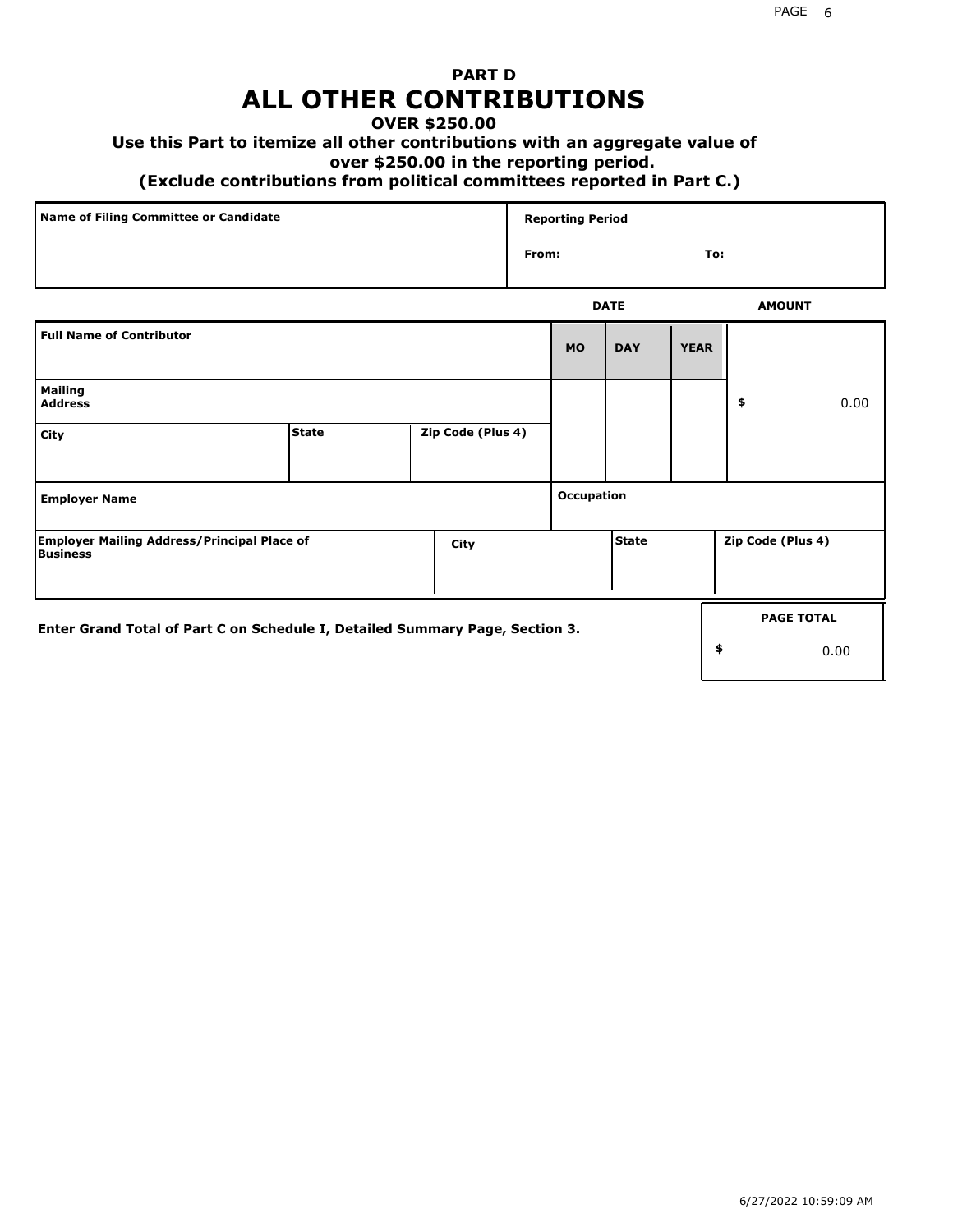## **PART E OTHER RECEIPTS**

#### **REFUNDS, INTEREST INCOME, RETURNED CHECKS, ETC.**

#### **Use this Part to report refunds received, interest earned, returned checks and**

### **prior expenditures that were returned to the filer.**

|                                                                              | Name of Filing Committee or Candidate |                   |       | <b>Reporting Period</b> |             |             |    |                   |  |
|------------------------------------------------------------------------------|---------------------------------------|-------------------|-------|-------------------------|-------------|-------------|----|-------------------|--|
|                                                                              |                                       |                   | From: |                         |             | To:         |    |                   |  |
|                                                                              |                                       |                   |       |                         | <b>DATE</b> |             |    | <b>AMOUNT</b>     |  |
| <b>Full Name</b>                                                             |                                       |                   |       | <b>MO</b>               | <b>DAY</b>  | <b>YEAR</b> |    |                   |  |
| <b>Mailing Address</b>                                                       |                                       |                   |       |                         |             |             | \$ | 0.00              |  |
| City                                                                         | <b>State</b>                          | Zip Code (Plus 4) |       |                         |             |             |    |                   |  |
| <b>Receipt Description</b>                                                   |                                       |                   |       |                         |             |             |    |                   |  |
| Enter Grand Total of Part E on Schedule I, Detailed Summary Page, Section 4. |                                       |                   |       |                         |             |             |    | <b>PAGE TOTAL</b> |  |
|                                                                              |                                       |                   |       |                         |             |             | \$ | 0.00              |  |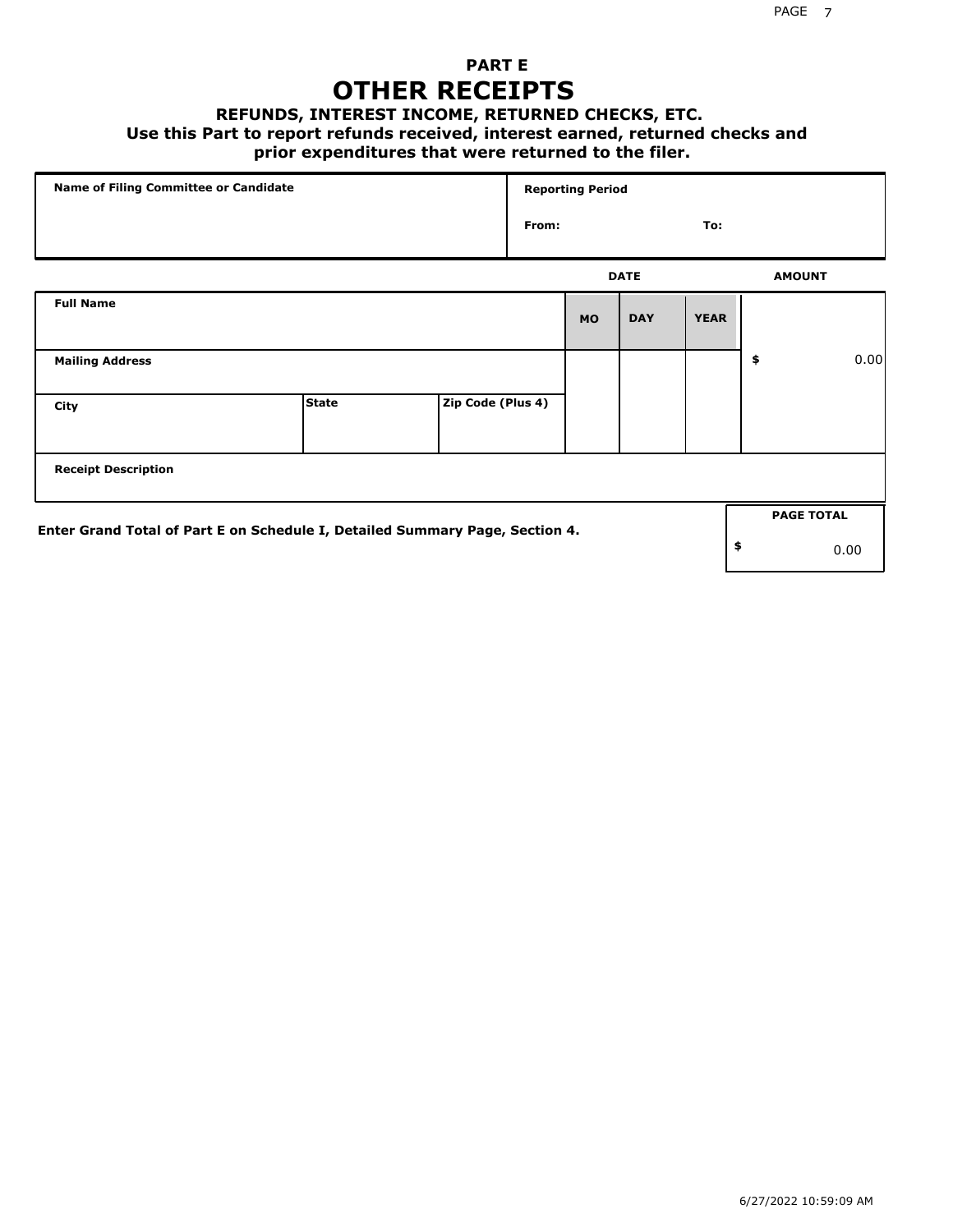### **SCHEDULE II IN-KIND CONTRIBUTIONS AND VALUABLE THINGS RECEIVED USE THIS SCHEDULE TO REPORT ALL IN-KIND CONTRIBUTIONS OF VALUABLE THINGS**

### **DURING THE REPORTING PERIOD.**

**Detailed Summary Page**

| <b>Name of Filing Committee or Candidate</b>                                                                                                                                | <b>Reporting Period</b> |                 |           |
|-----------------------------------------------------------------------------------------------------------------------------------------------------------------------------|-------------------------|-----------------|-----------|
| PLANNED PARENTHOOD PA INC                                                                                                                                                   | From:                   | $5/19/2020$ To: | 6/22/2020 |
| 1. UNITEMIZED IN-KIND CONTRIBUTIONS RECEIVED - VALUE OF \$50.00 OR LESS PER CONTRIBUTOR                                                                                     |                         |                 |           |
| <b>TOTAL for the Reporting Period</b>                                                                                                                                       | (1)                     | \$              | 0.00      |
| 2. IN-KIND CONTRIBUTIONS RECEIVED - VALUE OF \$50.01 TO \$250.00 (FROM PART F)                                                                                              |                         |                 |           |
| <b>TOTAL for the Reporting Period</b>                                                                                                                                       | (2)                     | \$              | 0.00      |
| 3. IN-KIND CONTRIBUTION RECIEVED - VALUE OVER \$250.00 (FROM PART G)                                                                                                        |                         |                 |           |
| <b>TOTAL for the Reporting Period</b>                                                                                                                                       | (3)                     | \$              | 0.00      |
| TOTAL VALUE OF IN-KIND CONTRIBUTIONS DURING THIS REPORTING PERIOD (Add and enter<br>amount totals from Boxes 1,2, and 3; also enter on Page 1, Reports Cover Page, Item F.) |                         | \$              | 0.00      |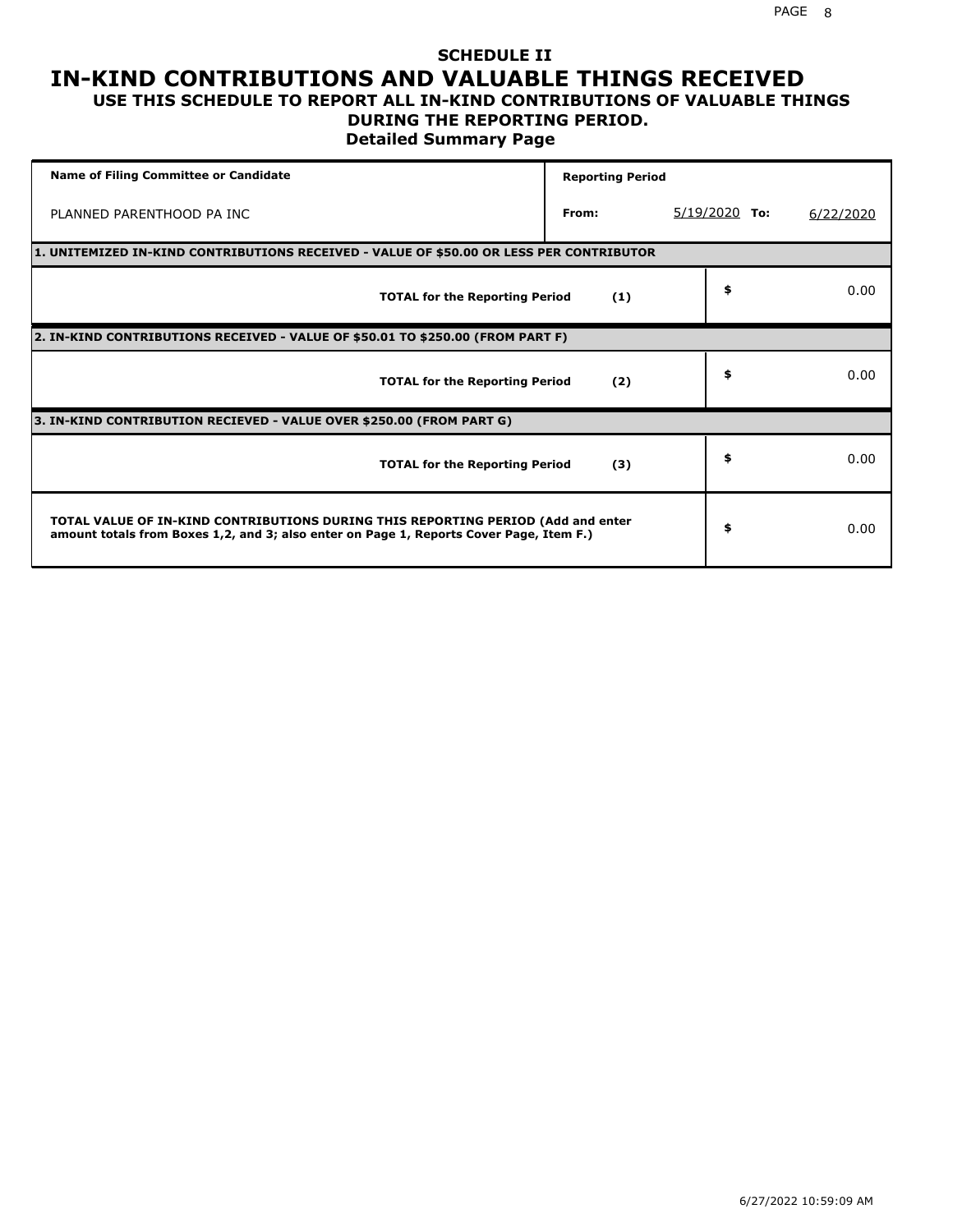## **SCHEDULE II PART F IN-KIND CONTRIBUTIONS RECEIVED**

## **VALUE OF \$50.01 TO \$250.00**

| Name of Filing Committee or Candidate                                                                         |              |                   |           | <b>Reporting Period</b> |             |                   |      |  |  |
|---------------------------------------------------------------------------------------------------------------|--------------|-------------------|-----------|-------------------------|-------------|-------------------|------|--|--|
|                                                                                                               |              |                   | From:     |                         |             | To:               |      |  |  |
|                                                                                                               |              |                   |           | <b>DATE</b>             |             | <b>AMOUNT</b>     |      |  |  |
| <b>Full Name of Contributor</b>                                                                               |              |                   | <b>MO</b> | <b>DAY</b>              | <b>YEAR</b> |                   |      |  |  |
| <b>Mailing Address</b>                                                                                        |              |                   |           |                         |             | \$                | 0.00 |  |  |
| City                                                                                                          | <b>State</b> | Zip Code (Plus 4) |           |                         |             |                   |      |  |  |
| <b>Description of Contribution:</b>                                                                           |              |                   |           |                         |             |                   |      |  |  |
| Enter Grand Total of Part F on Schedule II, In-Kind Contributions Detailed Summary Page,<br><b>Section 2.</b> |              |                   |           |                         |             | <b>PAGE TOTAL</b> |      |  |  |
|                                                                                                               |              |                   |           |                         | \$          |                   | 0.00 |  |  |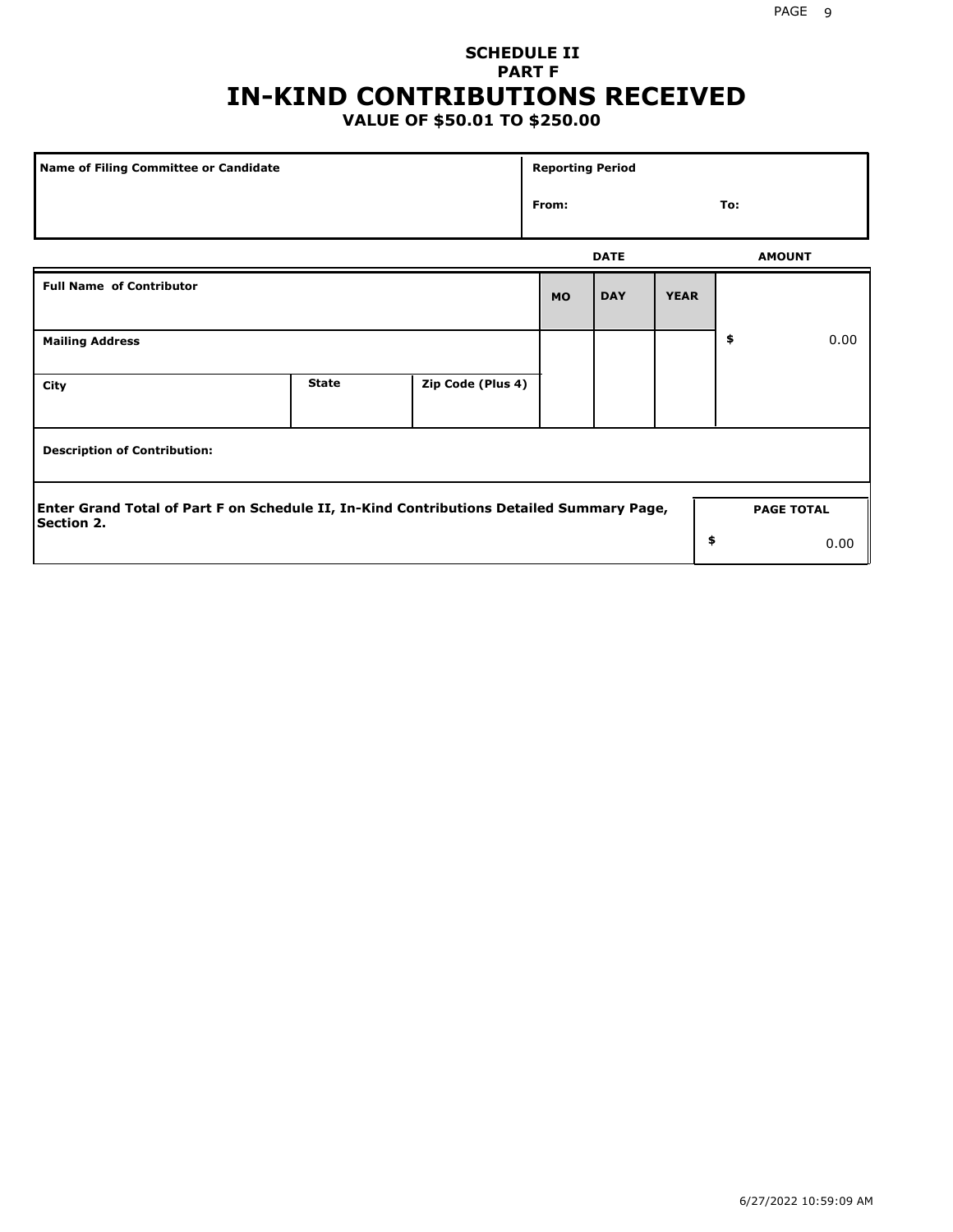### **SCHEDULE II PART G IN-KIND CONTRIBUTIONS RECEIVED VALUE OVER \$250.00**

| Name of Filing Committee or Candidate                                                  |              |  |                  |  | <b>Reporting Period</b> |                                                                  |             |             |    |               |
|----------------------------------------------------------------------------------------|--------------|--|------------------|--|-------------------------|------------------------------------------------------------------|-------------|-------------|----|---------------|
|                                                                                        |              |  |                  |  |                         | From:<br>To:                                                     |             |             |    |               |
|                                                                                        |              |  |                  |  |                         |                                                                  | <b>DATE</b> |             |    | <b>AMOUNT</b> |
| <b>Full Name of Contributor</b>                                                        |              |  |                  |  |                         | <b>MO</b>                                                        | <b>DAY</b>  | <b>YEAR</b> |    |               |
| <b>Mailing Address</b>                                                                 |              |  |                  |  |                         |                                                                  |             |             | \$ | 0.00          |
| City                                                                                   | <b>State</b> |  | Zip Code(Plus 4) |  |                         |                                                                  |             |             |    |               |
| <b>Employer of Contributor</b>                                                         |              |  |                  |  |                         | <b>Occupation</b>                                                |             |             |    |               |
| State<br><b>Employer Mailing Address/Principal Place of</b><br>City<br><b>Business</b> |              |  |                  |  |                         | <b>Zip Code(Plus</b><br><b>Description of Contribution</b><br>4) |             |             |    |               |

| <b>Enter Grand Total of Part G on Schedule II, In-Kind Contributions Detailed</b> |  | <b>PAGE TOTAL</b> |
|-----------------------------------------------------------------------------------|--|-------------------|
| <b>Summary Page, Section 3.</b>                                                   |  | 0.00              |
|                                                                                   |  |                   |